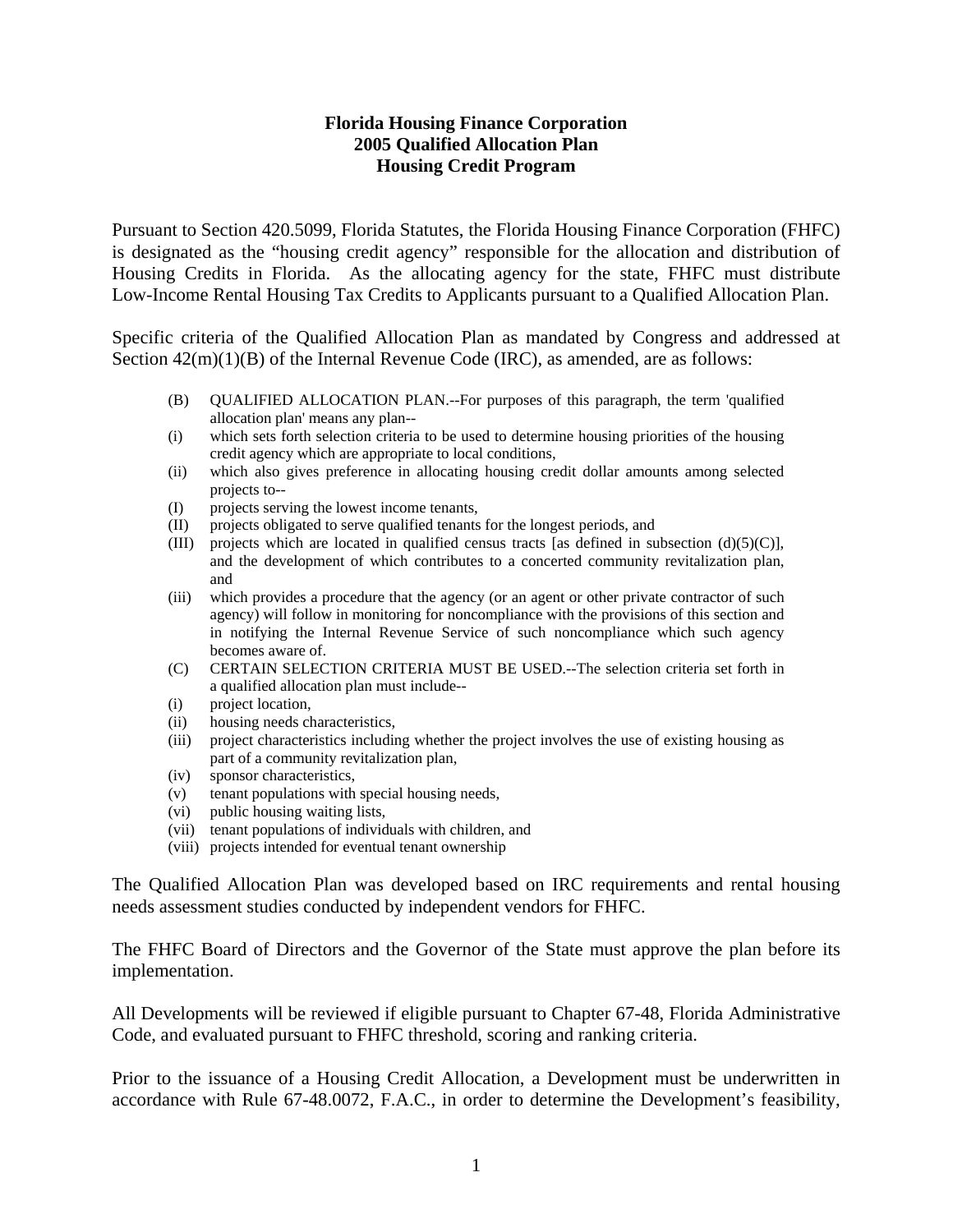ability to proceed and the appropriate housing credit amount, if any. FHFC shall issue Housing Credits in an amount no greater than the amount needed for the financial feasibility and viability of a Development throughout the credit period. The issuance of Housing Credits or the determination of any allocation amount in no way represents or purports to warrant the feasibility or viability of the Development by FHFC.

All capitalized terms not otherwise defined herein have the meanings set forth in Chapter 67-48, Florida Administrative Code.

The 2005 Housing Credit Allocation Authority will be awarded in accordance with the Universal Application Package and as follows:

1. FHFC will allocate Housing Credits to the highest ranked, unfunded, eligible 2004 Competitive Housing Credit Universal Application that is proposing a Development in De Soto County that accepts an invitation to enter credit underwriting and that, by June 30, 2005 receives a positive recommendation from its assigned Credit Underwriter that is approved by FHFC. In addition, FHFC will allocate Housing Credits to the highest ranked, unfunded, eligible 2004 Competitive Housing Credit Universal Application that is proposing a Development in Polk County that accepts an invitation to enter credit underwriting and that, by June 30, 2005 receives a positive recommendation from its assigned Credit Underwriter that is approved by FHFC.

2. Three hundred thousand dollars (\$300,000) in Housing Credits will be set aside for those Applicants that meet all of the following criteria: (1) select and qualify for the Rural Development designation; (2) meet the Application's threshold requirements; (3) receive a score of not less than 60 points for the proposed Development's Application and; (4) provide evidence to Florida Housing by October 1, 2005 of funding from United States Department of Agriculture Rural Development (USDA RD) programs RD 515, RD 514 and/or RD 516.

a. Applicants that choose to compete within the RD Development Special Set-Aside will, to the extent not fully or partially funded in such Set-Aside, also be eligible to compete within the Geographic Set-Aside within which the Development is located (in the event of competition within the Geographic Set-Aside, a RD 514/516 Applicant shall be counted as a Farmworker/Commercial Fishing Worker Development).

b. Any Applicant partially funded under the RD Development Special Set-Aside shall receive a Binding Commitment to fund the balance of the amount of credits determined as needed, subject to the provisions of Section 14 hereof.

c. Any remaining credits not designated for Developments within this Special Set-Aside will be distributed in accordance with Section 6 hereof.

3. FHFC will endeavor to allocate credits to not less than 180 set-aside units and if more than one Florida Keys Area Applicant is chosen for tentative funding, not more than 270 setaside units to those Applicants that meet the following criteria: (1) select and qualify for the Florida Keys Area designation; (2) meet the Application's threshold requirements; and (3) receive a score of not less than 60 points for the proposed Development's Application.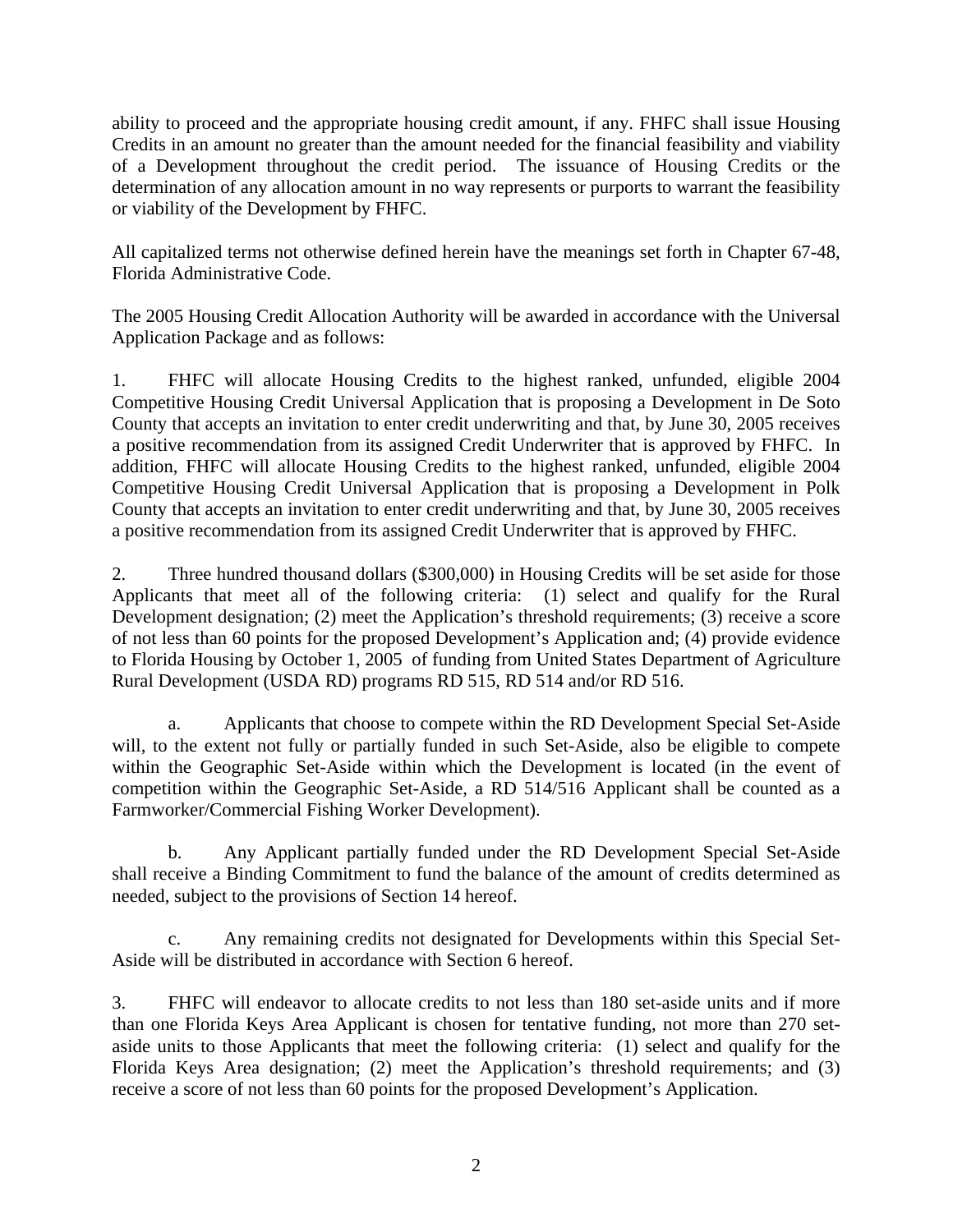Applicants that are only applying for Competitive Housing Credits and choose to compete as a Development in the Florida Keys Area will, to the extent not fully funded as a Development in the Florida Keys Area, also be able to compete within the Small County Geographic Set-Aside.

4. Three million dollars (\$3,000,000) in Housing Credits will be set-aside for those Applicants that meet all of the following criteria: (1) select and qualify for the Front Porch Florida Community designation; (2) meet the Application's threshold requirements; and (3) receive a score of not less than 60 points for the proposed Development's Application.

a. Applicants that meet the above criteria and choose to compete as a Front Porch Florida Community Applicant will first compete within this Front Porch Florida Community Special Set-Aside and, to the extent not fully or partially funded, may also compete within the Geographic Set-Aside within which such Development is located.

b. Any Applicant partially funded under this Special Set-Aside shall receive a Binding Commitment to fund the balance of the amount of credits determined as needed, subject to the provisions of Section 14 hereof.

c. Any remaining credits not designated for Developments in this Special Set-Aside, in accordance with the preceding established procedure, will be distributed in accordance with Section 6 hereof .

d. Applications that have met the criteria to compete within the Front Porch Florida Community Special Set-Aside will have their Developments counted as Urban In-Fill Developments and if selected for a tentative allocation, will count toward the goal of allocating Housing Credits to two Urban In-Fill Developments.

5. The Geographic Set-Aside distributions are based on the most recent statewide market study:

| Large County Allocation Authority:         | 60% |
|--------------------------------------------|-----|
| <b>Medium County Allocation Authority:</b> | 30% |
| <b>Small County Allocation Authority:</b>  | 10% |

6. As of the date the FHFC Board approves final ranking, any returned Housing Credits (with the exception of those deemed returned under Section 11 hereof) plus the Housing Credit Allocation Authority received based on the per capita calculation plus any Housing Credits received from the National Pool, less any amount obligated to be allocated pursuant to existing commitments, less the amount of Housing Credits tentatively allocated or allocated pursuant to Section 1 above, less the amount of Housing Credits tentatively allocated to those Applicants in the Competitive HC Florida Keys Area Special Set-Aside, less the amount of Housing Credits tentatively allocated to those Applicants in the RD Development Special Set-Aside, less the amount of Housing Credits tentatively allocated to those Applicants in the Front Porch Florida Community Special Set-Aside and less the amount of Housing Credits tentatively allocated to those Applicants in the SAIL Homeless Special Set-Aside, will be allocated pursuant to the setasides described in Section 5 above and subject to Sections 7 and 8 below.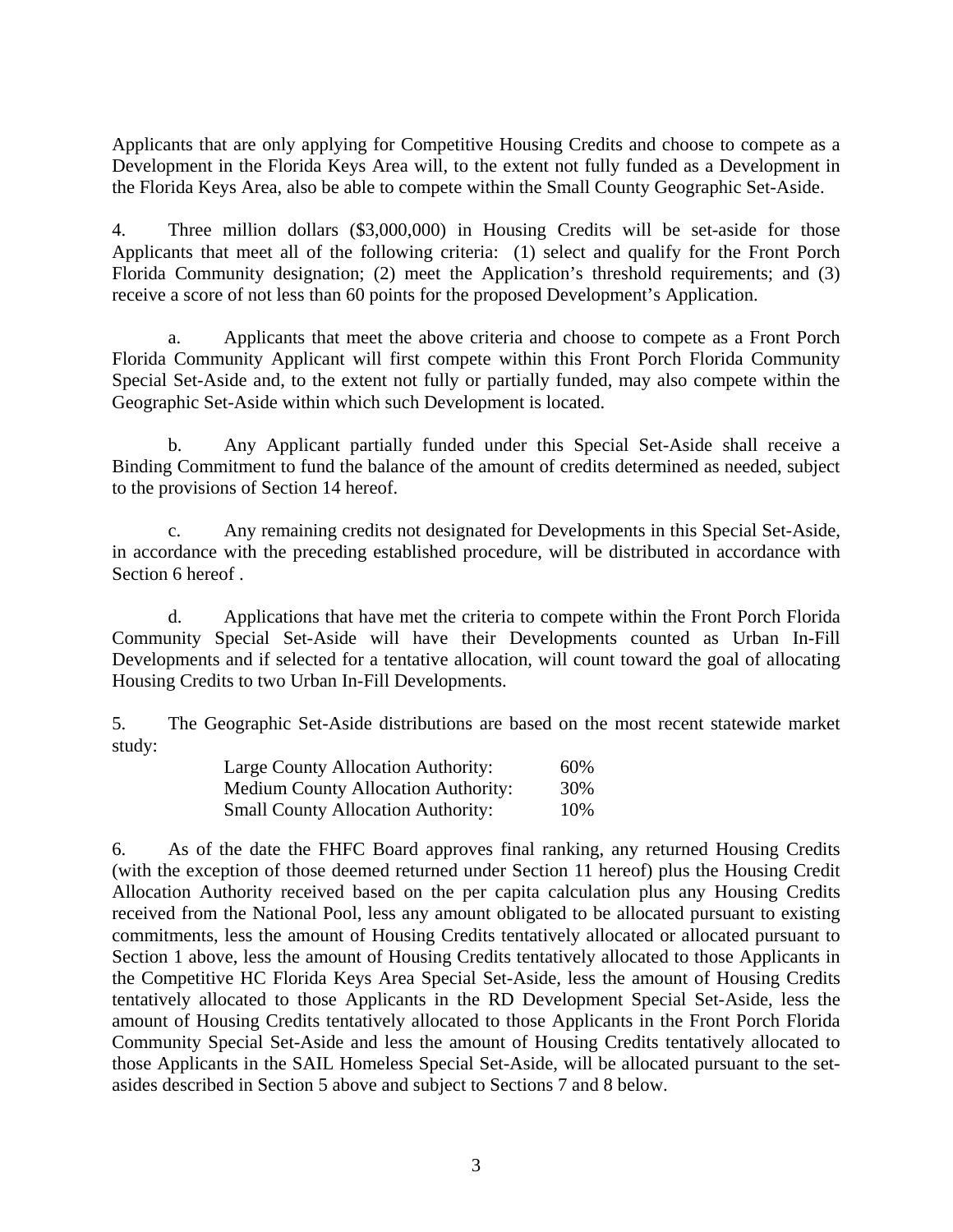7. FHFC will endeavor to allocate not less than 12% of the 2005 Allocation Authority amount (per capita allocation plus returned Housing Credits plus any National Pool Housing Credits received) as of the date the Board approves final ranking for Developments with Applicants qualified as Non-Profit pursuant to Rule Chapter 67-48, F.A.C., whose Applications have met threshold requirements. FHFC is required by Section 42, IRC, to allocate not less than 10% of its Allocation Authority to qualified Non-Profits. FHFC has determined that an initial allocation of 12% to qualified Non-Profits will help ensure that the 10% requirement will be met in the event that all Developments included in the initial 12% do not receive an allocation. FHFC will endeavor to accomplish this goal by following the procedures stated in the Ranking and Selection Criteria section of the Universal Application Instructions.

a. When a Non-Profit Applicant is to receive a Binding Commitment for credits from future Allocation Authority, FHFC shall only include the 2005 credits actually allocated, and not the amount of the Binding Commitment, to determine compliance with the 12% goal. FHFC shall include in such 12% calculation any 2005 credits allocated or to be allocated pursuant to a commitment or pursuant to the provisions of Section 1 above.

b. No more than 90 percent of the Allocation Authority as of October 1, 2005, including any Housing Credits received from the 2005 National Pool before or after this date and including any returned credits after this date, will be allocated to Applicants which do not qualify as Non-Profit Applicants.

c. In the event it is determined that the 10% minimum for Non-Profit Applicants will not be met because a Non-Profit Applicant selected for tentative funding will not be funded (determined before or after October 1, 2005), the 2005 credits that were to be allocated to that Non-Profit Applicant will be tentatively allocated, subject to eligible Non-Profit Applicant availability, to (a) Non-Profit Applicants receiving a partial allocation in the following order of Set-Asides: (i) Large County, (ii) Medium County, (iii) Small County, (iv) Front Porch Florida Community, and (v) RD Development, and then (b) to fund the next highest scoring, eligible Non-Profit Application regardless of Set-Aside until all available Housing Credits are allocated. If the remaining Allocation Authority after application of the foregoing is not sufficient to fully fund the next highest scoring, eligible Non-Profit Application not previously funded, such Applicant shall be entitled to a Binding Commitment for the unfunded balance, without regard to the limitations imposed by Section 14 hereof. If there is an insufficient number of eligible Non-Profit Applicants, either partially funded or unfunded, to tentatively allocate all of the Housing Credits made available by a decision not to fund a Non-Profit Applicant that was previously selected for tentative funding, those credits that could not be tentatively allocated to Non-Profit Applicants will be tentatively allocated, subject to Section 7.b. hereof, in accordance with Section 10 hereof.

If additional Allocation Authority becomes available after the Board approves final ranking, either through the National Pool or by prior years' credits returned before October 1, 2005 or by both, or by National Pool credits received after October 1, 2005, and this causes the percentage of credits to be allocated to Non-Profits to drop below 10% of the new total Allocation Authority, then the amount needed to bring the percentage back up to the 10% minimum will be computed. The additional credit amount minus the amount needed to meet the 10% minimum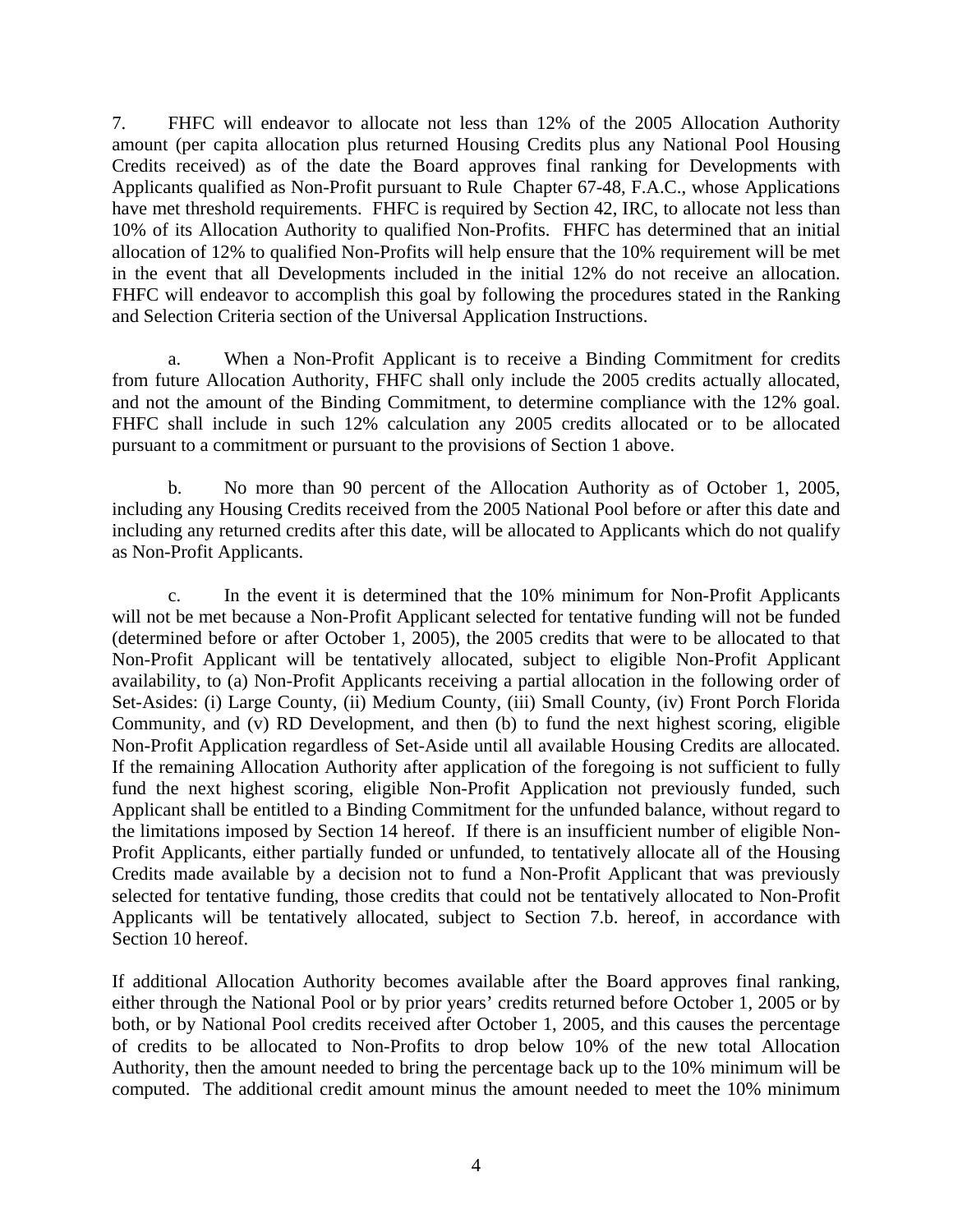will be allocated in accordance with Section 9 or Section 10, as applicable. The amount needed to meet the 10% minimum will be tentatively allocated, subject to eligible Non-Profit Applicant availability, to (a) Non-Profit Applicants receiving a partial allocation in the following order of Set-Asides: (i) Large County, (ii) Medium County, (iii) Small County, (iv) Front Porch Florida Community, and (v) RD Development, and then (b) to fund the next highest scoring, eligible Non-Profit Application regardless of Set-Aside until all available Housing Credits are allocated. If the last remaining Allocation Authority after application of the foregoing is not sufficient to fully fund the next highest scoring, eligible Non-Profit Application not previously funded, such Applicant shall be entitled to a Binding Commitment for the unfunded balance, without regard to the limitations imposed by Section 14 hereof. If there is an insufficient number of eligible Non-Profit Applicants, either partially funded or unfunded, to tentatively allocate all the credits to, the unallocated credits will be carried forward to the following year.

d. After the 12% Non-Profit goal has been realized, remaining Applications from Non-Profit Applicants shall compete with all other Applications in the HC Program for remaining Allocation Authority, if eligible under the Universal Application Package.

8. FHFC's goal is to have a diversified rental housing portfolio. Therefore, its targeting goal is to allocate credits, regardless of Geographic Set-Aside and to the extent such targeting goals can be met in accordance with these procedures, to a minimum of: one Elderly Development, which may consist of an Assisted Living Facility licensed pursuant to Florida Statutes 400.401 through 400.454, two Farmworker/Commercial Fishing Worker Developments in addition to any USDA RD 514/516 Developments funded under the RD Development Special Set-Aside, two Urban In-Fill Developments, and one Development in each of the following counties: Brevard, Charlotte, De Soto, Escambia, Hardee, Indian River, Martin, Okeechobee, Polk, St. Lucie and Santa Rosa. Developments will be classified as Elderly, Farmworker/Fishing Worker, and/or Urban In-Fill only to the extent so selected and qualified within the Universal Application Package. Developments funded within the Front Porch Florida Community Special Set-Aside, as stated in Section 4 above, will count toward meeting the goal of funding Urban In-Fill Developments. A USDA RD 514/516 Development moved to compete within its respective Geographic Set-Aside will be designated a Farmworker/Commercial Fishing Worker Development.

The targeting goals will be achieved in accordance with the procedures outlined in the Universal Application Instructions. The goal of allocating Housing Credits to a minimum of one Development in De Soto County and to a minimum of one Development in Polk County can be met by an allocation of Housing Credits that has been made or will be made in accordance with the provisions of Section 1 above.

In the event there is an insufficient number of Housing Credits within a Geographic Set-Aside to fully fund an Application that would have been selected for tentative funding to meet the above goal of funding at least one Development in each of the eleven specified counties if it were not for the lack of Housing Credits, the Application(s) will receive a Binding Commitment for 2006 Housing Credits in an amount approved by the Corporation regardless of the limitation stated in Section 14 hereof.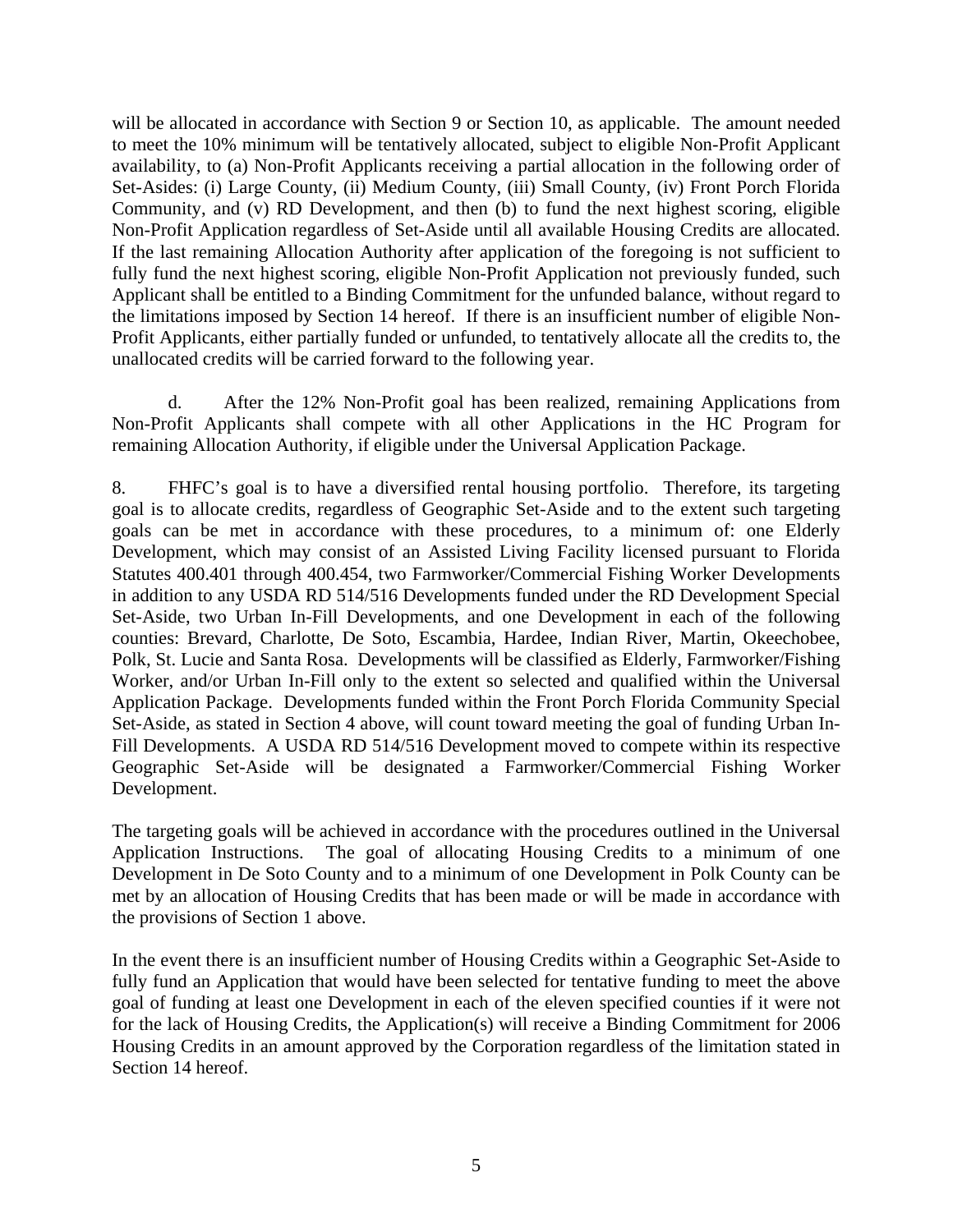9. Any unused Allocation Authority within a Set-Aside as provided in Section 6 herein will be tentatively allocated in accordance with the Universal Application Instructions. In the event the Board approves final ranking before September 30, 2005, any additional Allocation Authority received by FHFC from the National Pool or returned Housing Credits between the date the Board approved final ranking and October 1, 2005, will be used subject to Section 7.c hereof, (a) to fund any Development that has been partially funded (excluding Applicants not funded because their total Allocation request exceeds the permissible Binding Commitment limit set forth in Section 14 hereof) in the following order of Set-Asides: (i) Large County, (ii) Medium County, (iii) Small County, (iv) Front Porch Florida Community, and (v) RD Development, and then (b) to fund the next highest scoring, eligible Application regardless of which of the above stated Set-Asides it is in until all available Housing Credits are allocated. If the last remaining Allocation Authority after application of the foregoing is not sufficient to fully fund the next highest scoring, eligible Application, such Applicant shall be entitled to a Binding Commitment for the unfunded balance, without regard to the limitation imposed by Section 14 hereof.

10. Any Allocation Authority received on or after October 1, 2005, or such later date as the Board approves final ranking, including any received due to a tentatively funded Applicant withdrawing or otherwise failing to proceed, will be used, subject to the provisions of Section 7.c. hereof, (i) to fully fund any Application that has been partially funded by the method described in Section 9 above and then (ii) applied to the 2006 Housing Credits Funding Cycle; provided that any such Allocation Authority received which, if after application of (ii) above would cause FHFC to be above the de minimis requirements for use of allocation necessary to participate in the National Pool, shall instead be applied as provided in Section 9 above. Subject to Section 7.c. above no further effort will be made to achieve the 2005 targeting goals with any such additional Allocation Authority. If the 10% Non-Profit requirement has been met at the time such additional Allocation Authority is received, no further effort will be made to achieve the Non-Profit goal or revise any previous adjustment of Applicant rankings necessary to achieve such goal. If any post-September Allocation Authority remains, it shall be treated in accordance with IRS Regulation 1.42-14.

11. Notwithstanding any other provision of this QAP, where a Development has not been placed in service by the date required or it is apparent that a Development will not be placed in service by the date required, such failure is due to circumstances beyond the Applicant's control, and the Applicant has returned its Housing Credit Allocation in the last calendar quarter of the year in which it was otherwise required to be placed in service , the Corporation may reserve allocation in an amount not to exceed the amount of Housing Credits returned, and may allocate such Housing Credits to the Applicant for the year after the year in which the Development was otherwise required to be placed in service, provided the following conditions have been met: (i) the sponsor must have provided written notice to the Corporation via Certified Mail, describing the circumstances, all remedial measures attempted by the Applicant to mitigate the delay, and any other pertinent information, prior to returning the allocation; and (ii) the Executive Director must find and determine that the delay was caused by circumstances beyond the Applicant's control, that the sponsor exercised due diligence in seeking to resolve the circumstances causing delay, that the Development in all respects, except time placed in service, still meets the conditions upon which the Housing Credits were originally allocated, and that the Development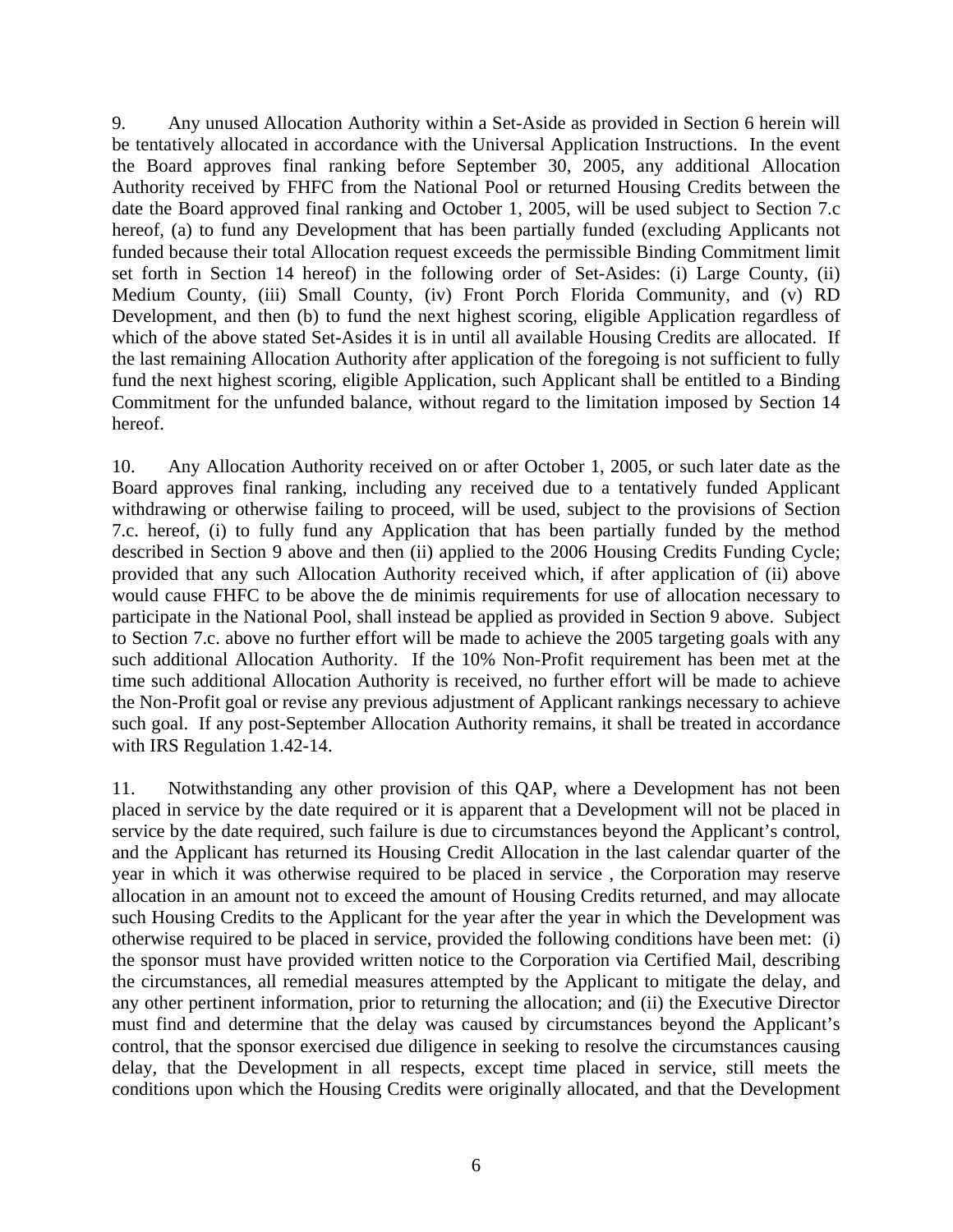is still desirable in terms of meeting affordable housing needs.

12. Any Application receiving a partial Housing Credit Allocation will receive a Binding Commitment for the remaining amount as determined by FHFC's Credit Underwriter and approved by FHFC, subject to the provisions of Section 14 hereof.

13. In the event of a disaster declared by the federal or state government, any Allocation Authority not preliminarily allocated, as well as any authority remaining after November 1, 2005, may be diverted to one or more federally or state declared disaster areas.

14. Except as otherwise set forth herein and except for commitments awarded pursuant to Chapter 67-48.005, F.A.C., no Binding Commitment shall be awarded for an amount in excess of 40% of the Applicant's total allocation request.

15. No adjustments will be made to achieve the Special Set-Asides and, with the exception of the provisions stated in Section 7.c, Competitive HC Goals stated in the Universal Application Package, if the Executive Director or the Board of Directors determines, based on a negative recommendation from the Credit Underwriter, that an Application chosen for tentative funding should not receive a Housing Credit Allocation.

16. Housing credits will be allocated in accordance with the 2004 Qualified Allocation Plan until the 2005 Qualified Allocation Plan becomes effective.

# **I. Selection Criteria**

Upon receipt of a completed Universal Application Package for Housing Credits pursuant to FHFC rule requirements and notification of an open credit allocation cycle, FHFC shall score and rank the Universal Application according to the following required selection criteria and the priorities set forth in Part II below.

# A. Location

- \* Developments which are located in qualified Urban In-Fill areas will be targeted.
- \* Developments located in the Florida Keys Area will be targeted.
- \* Developments located in Front Porch Florida Communities will be targeted.
- \* Developments located in each of the following counties: Brevard, Charlotte, Escambia, Hardee, Indian River, Martin, Okeechobee, St. Lucie and Santa Rosa will be targeted.
- \* If the objective of allocating Housing Credits to one Development in De Soto County and one Development in Polk County is not achieved through the provisions of Section 1 above, Developments located in the county or counties where the objective was not met will be targeted.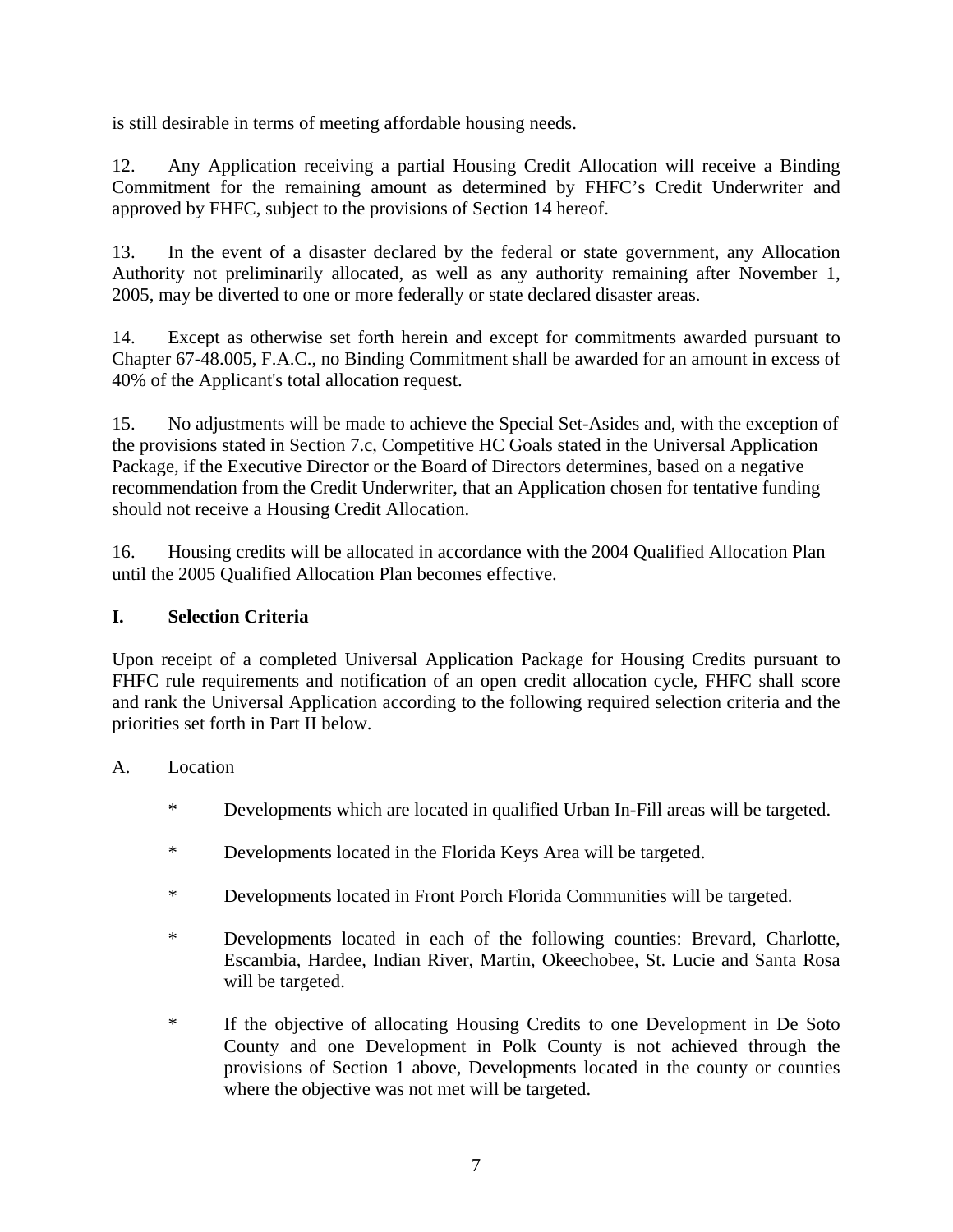- \* Counties within the state are divided into 3 groups according to population and housing needs. The geographic distribution plan will be in accordance with Section 5 herein.
- \* Specific criteria for the Geographic Set-Aside categories, the Florida Keys Area, Front Porch Florida Communities, and the Urban In-Fill area qualifications are addressed in the Universal Application Package which is incorporated by reference in the FHFC rules.
- B. Housing Needs Characteristics:
	- \* Developments which meet state, regional and local housing needs will be targeted.
	- \* Developments which are designed to attract and serve the Elderly will be targeted.
	- \* Developments which are designed to attract and serve Farmworker/Commercial Fishing Worker families will be targeted.
	- \* Developments which are designed to attract and serve the Homeless will be targeted.
	- \* Developments which are 50 units or less will be targeted.

These categories are specifically addressed in the Universal Application Package which is incorporated in FHFC rules by reference.

#### C. Development Characteristics:

- \* Developments which offer the most efficiency in development and thereby the best and most efficient use of the Housing Credits will be targeted in the following categories:
	- Experience of Development Team
	- Development Funding, Feasibility and Economic Viability
	- Ability to Proceed
	- Construction Features and Amenities
	- Leveraging
	- Equity Realized from Sale of Credits
	- Energy Conservation
- \* Developments which offer resident services and programs will be targeted.
- \* Developments which address family housing will be targeted.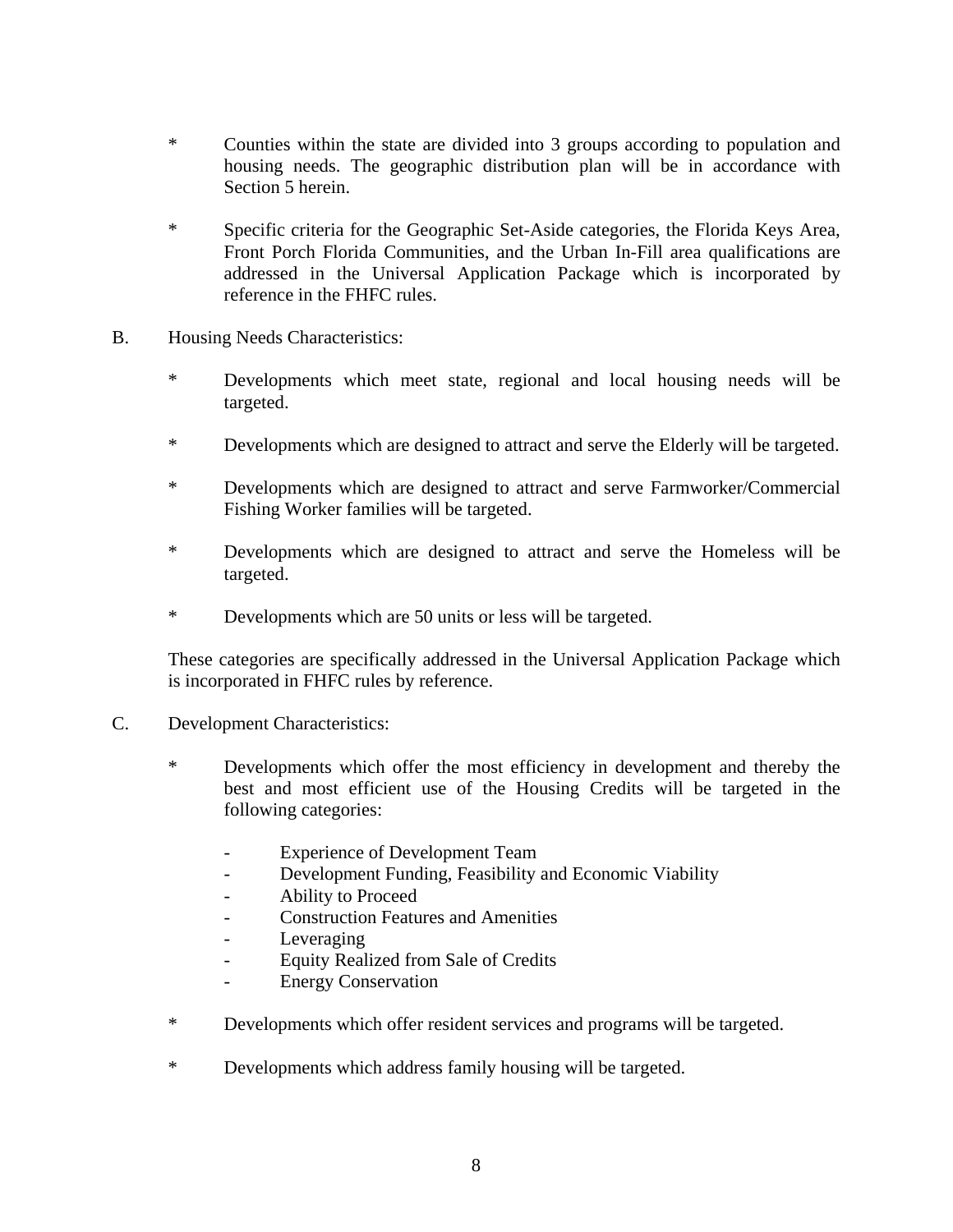- \* Developments which address Elderly housing will be targeted.
- \* Developments which address housing for the Homeless will be targeted.

These criteria are specifically addressed in the Universal Application Package which is incorporated in FHFC rules by reference.

- D. Sponsor Characteristics:
	- \* Both Non-Profit and for-profit Sponsors/Developers may participate in the program, other than the IRC requirement for a 10% Non-Profit goal.
	- \* Applications will be rejected if the Applicant, an Affiliate of the Applicant, or a partner of a limited investment partnership have existing Developments that fail to comply with Chapter 67-48, F.A.C., Section 42 of the Internal Revenue Code, the recorded Extended Use Agreement, or other FHFC programs.
	- \* If any Applicant, an Affiliate of an Applicant, or a partner of a limited investment partnership is determined by FHFC to have engaged in fraudulent actions or to have deliberately misrepresented information within the current Application or in any previous Applications for financing or Housing Credits administered by FHFC, the Applicant and any of the Applicant's Affiliates will be ineligible to apply for any program administered by the FHFC for a period of two years, which will begin from the date the Board approves the disqualification of the Applicant's Application.
	- \* Developments which are located in Urban In-Fill areas and Developments in the Front Porch Florida Community Program, involving the use of existing housing as part of a community revitalization plan, will be targeted.

These criteria are addressed in the Universal Application Package which is incorporated in FHFC rules by reference.

- E. Tenant Populations With Special Housing Needs:
	- \* Developments which will serve the Elderly will be targeted.
	- \* Developments which will serve Farmworker/Commercial Fishing Worker families will be targeted.
	- \* Developments which will serve the Homeless will be targeted.

 These criteria are specifically addressed in the Universal Application Package which is incorporated in FHFC rules by reference.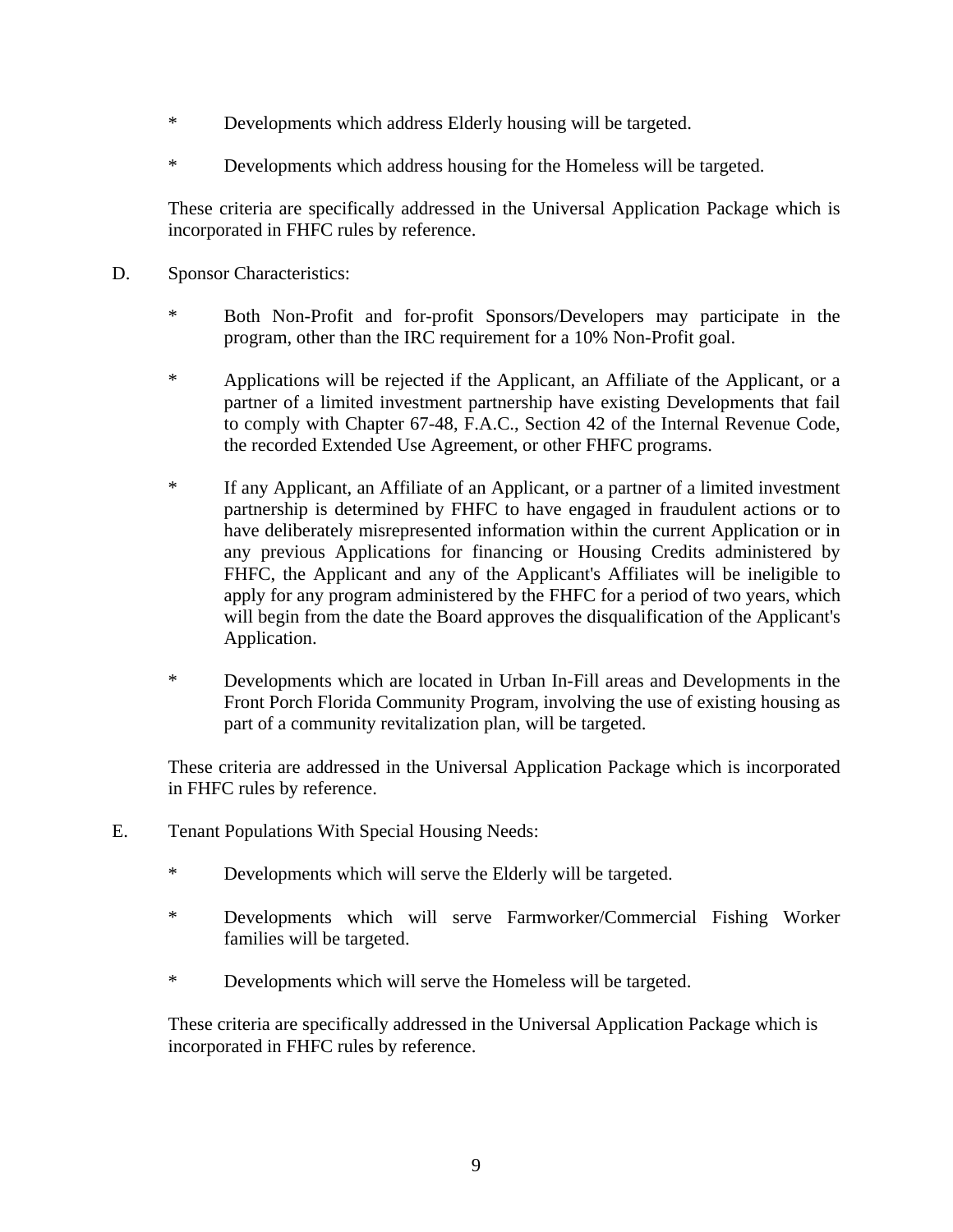- F. Tenant Populations of Individuals with Children:
	- \* Developments that have amenities and resident programs that service families with children are specifically targeted.

This criterion is specifically addressed in the Universal Application Package which is incorporated in FHFC rules by reference.

- G. Public Housing Waiting Lists:
	- \* Developments are required to actively seek persons on public housing waiting lists.

This criterion is specifically addressed in the Universal Application Package as a threshold requirement and is incorporated in FHFC rules by reference.

- H. Developments Intended for Eventual Resident Ownership:
	- \* Developments which provide specific programs for enabling residents to purchase a unit in the Development will be targeted.

This criterion is specifically addressed in the Universal Application Package which is incorporated in FHFC rules by reference.

#### **II. Priorities**

A. Developments which will serve the Elderly, the Homeless, families, Farmworkers/ Commercial Fishing Workers, Developments financed with USDA RD 514 and/or RD 516 or with USDA RD 515, Developments located in each of the following counties: Brevard, Charlotte, De Soto, Escambia, Hardee, Indian River, Martin, Okeechobee, Polk, St. Lucie and Santa Rosa, Developments located in the Florida Keys Area or Developments which are located in an Urban In-Fill area, including those which meet the criteria to be classified as a Front Porch Florida Community Development, will be targeted.

These criteria are addressed in the Universal Application Package which is incorporated in FHFC rules by reference and in Sections 1, 2, 3, 4 and 8 above.

B. Developments which will serve the lowest income families will be targeted.

This criterion is addressed in the Universal Application Package which is incorporated in FHFC rules by reference.

C. Developments which will waive the option to convert the set-aside units to market after year 14 and extend the set-aside period beyond the required 30-year period will be targeted.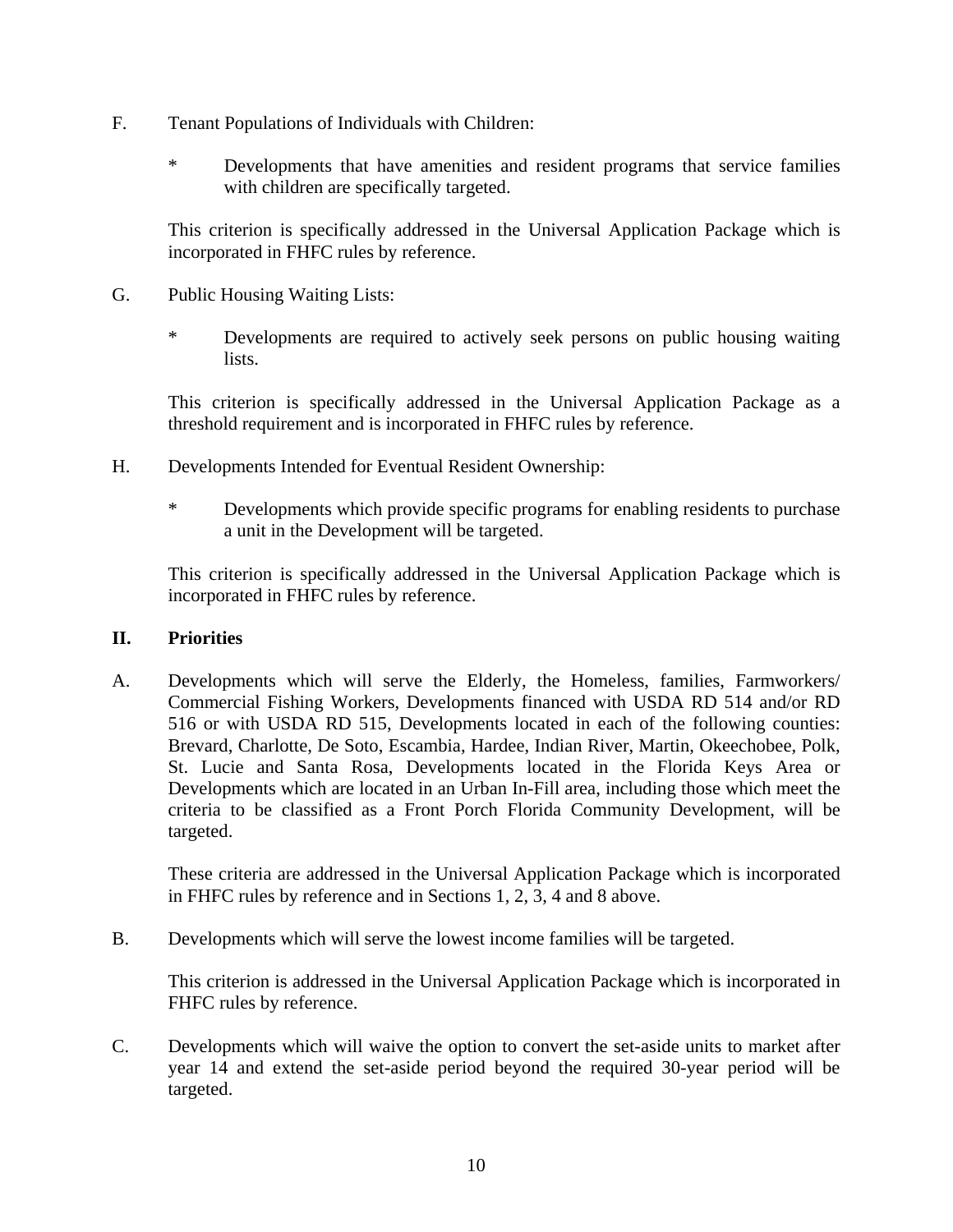\* A commitment to waive the option to convert after year 14 and to set-aside units beyond the required 30-year period is awarded points on a pro-rata basis. The minimum additional set-aside period is 1 year and the maximum additional set-aside period is 20 years, for a maximum total length of 50 years.

This criterion is addressed in the Universal Application Package and is incorporated in FHFC rules by reference.

D. Developments located in qualified census tracts, the development of which contributes to a concerted community revitalization plan will be targeted.

This criterion is addressed in the Universal Application Package which is incorporated in FHFC rules by reference.

E. Developments which require the least amount of Housing Credits to produce an affordable unit will be targeted.

This criterion is specifically addressed in the Universal Application Package which is incorporated in FHFC rules by reference.

- F. The FHFC will initially allocate not less than 12% (as described in Section 7 of this QAP) of the state's Allocation Authority to Developments involving qualified, Non-Profit Applicants, provided they are Non-Profits organized under Chapter 617, Florida Statutes, or similar state statute if incorporated outside Florida, and as set forth in Section 42(h)(5) of the Internal Revenue Code, as amended, and Rule Chapter 67-48, Florida Administrative Code.
- G. The order of funding is: one Development in De Soto County and one Development in Polk County (eligible, unfunded Developments from the 2004 Universal Application Cycle), Florida Keys Area Developments, Developments selected for SAIL tentative funding within the SAIL Homeless Special Set-Aside, Front Porch Florida Community Developments, RD Developments, two Farmworker/Commercial Fishing Worker Developments, two Urban In-Fill Developments, one Elderly Development which may consist of an Assisted Living Facility, one Development in each of the following counties (funded in ranked order and only selected for funding if a Development from the county has not received or is not scheduled to receive a Housing Credit allocation in accordance with the provisions of Section 1 above): Brevard, Charlotte, De Soto, Escambia, Hardee, Indian River, Martin, Okeechobee, Polk, St. Lucie and Santa Rosa, meeting the 12% Non-Profit goal, Small County Geographic Set-Aside Developments, Medium County Geographic Set-Aside Developments, and then, Large County Geographic Developments. The goal of allocating Housing Credits to two Farmworker/Commercial Fishing Worker Developments, two Urban In-Fill Developments, one Elderly Development, one Development in each of the following counties: Brevard, Charlotte, De Soto, Escambia, Hardee, Indian River, Martin, Okeechobee, Polk, St. Lucie and Santa Rosa, and 12% of the Allocation Authority to Non-Profit Applicants can be met or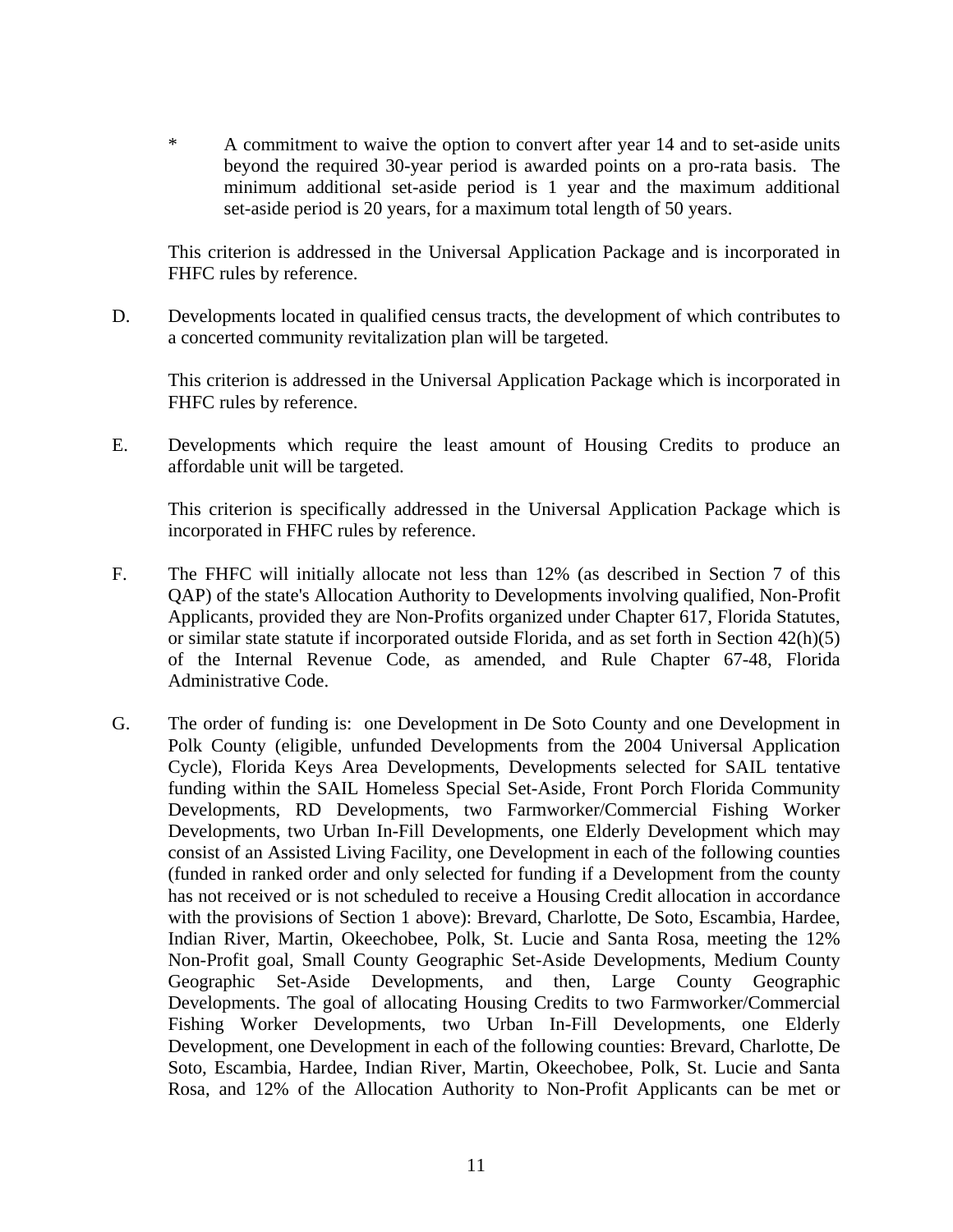partially met when allocating credits to Applications within the SAIL Homeless Special Set-Aside, the HC Florida Keys Area Special Set-Aside, the HC RD Special Set-Aside, or the HC Front Porch Florida Community Special Set-Aside.

H. Provided they are consistent with the QAP, the decisions of the Board of Directors of FHFC regarding Binding Commitments or the allocation of Housing Credits are solely within the discretion of the Board and shall be considered final.

## **III. Application of the Plan to Tax-Exempt Bond-Financed and Non-cycle Developments**

- A. Bond Financed Developments:
	- \* Developments financed with tax-exempt bonds subject to volume cap are required to meet FHFC minimum Housing Credit guidelines to qualify and be eligible for a Housing Credit analysis. If 50% or more of the aggregate basis of a Development's building(s) and the land on which such building(s) are located is financed with volume cap tax-exempt bonds, the Housing Credits are issued at the federal level rather than as part of the State's allocation authority and these Developments are not subject to the FHFC ranking and scoring process as set forth in Sections I and II above; however, they must meet the minimum threshold criteria, as follows:

Developments that receive tax-exempt bonds issued by the Florida Housing Finance Corporation will be deemed to have met the minimum threshold criteria by successfully completing a request for Housing Credits in their bond Application.

All other bond-financed Developments must meet minimum threshold requirements, must submit a complete Universal Application by the date specified in Chapter 67-48, Florida Administrative Code, and must achieve an Application score of at least 45 points.

These bond-financed Developments are subject to all other provisions of Chapter 67-48, Florida Administrative Code, including, but not limited to, the compliance monitoring requirements set forth in Part IV of this plan below.

- B. Non-cycle Developments:
	- \* If time constraints preclude the conduct of an additional open credit allocation cycle and Housing Credit Allocation Authority remains available to FHFC after the allocation of credits to all Developments which (i) apply in an open credit allocation cycle, (ii) meet the minimum threshold requirements, and (iii) are evaluated in accordance with the criteria set forth in Parts I and II above, FHFC may allocate credit to any Development which meets the minimum threshold requirements stated in the QAP.